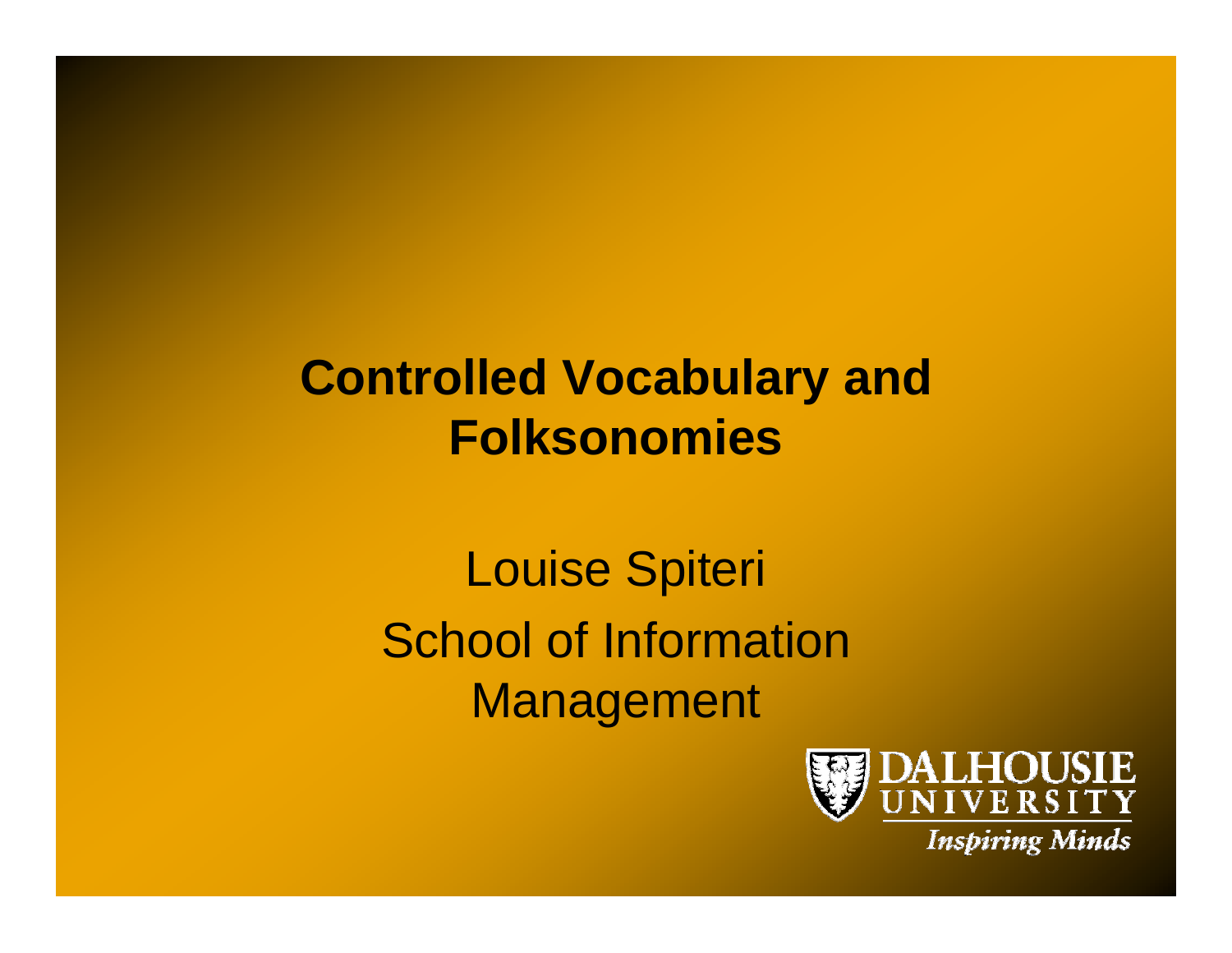## **What are folksonomies?**

- **Folksonomies (known also as "social classifications") are user created metadata.**
- **They are grassroots community classification of digital assets.**
- **The term "folksonomy" was created by Thomas Vander Val and**   $\mathbb{C}$ **represents a merging of the terms "folk" and "taxonomy."**
- **One form of explicit user created metadata was popularized in**   $\begin{pmatrix} 1 & 1 \\ 1 & 1 \end{pmatrix}$ **the late 1990s with link-focused websites called weblogs.**

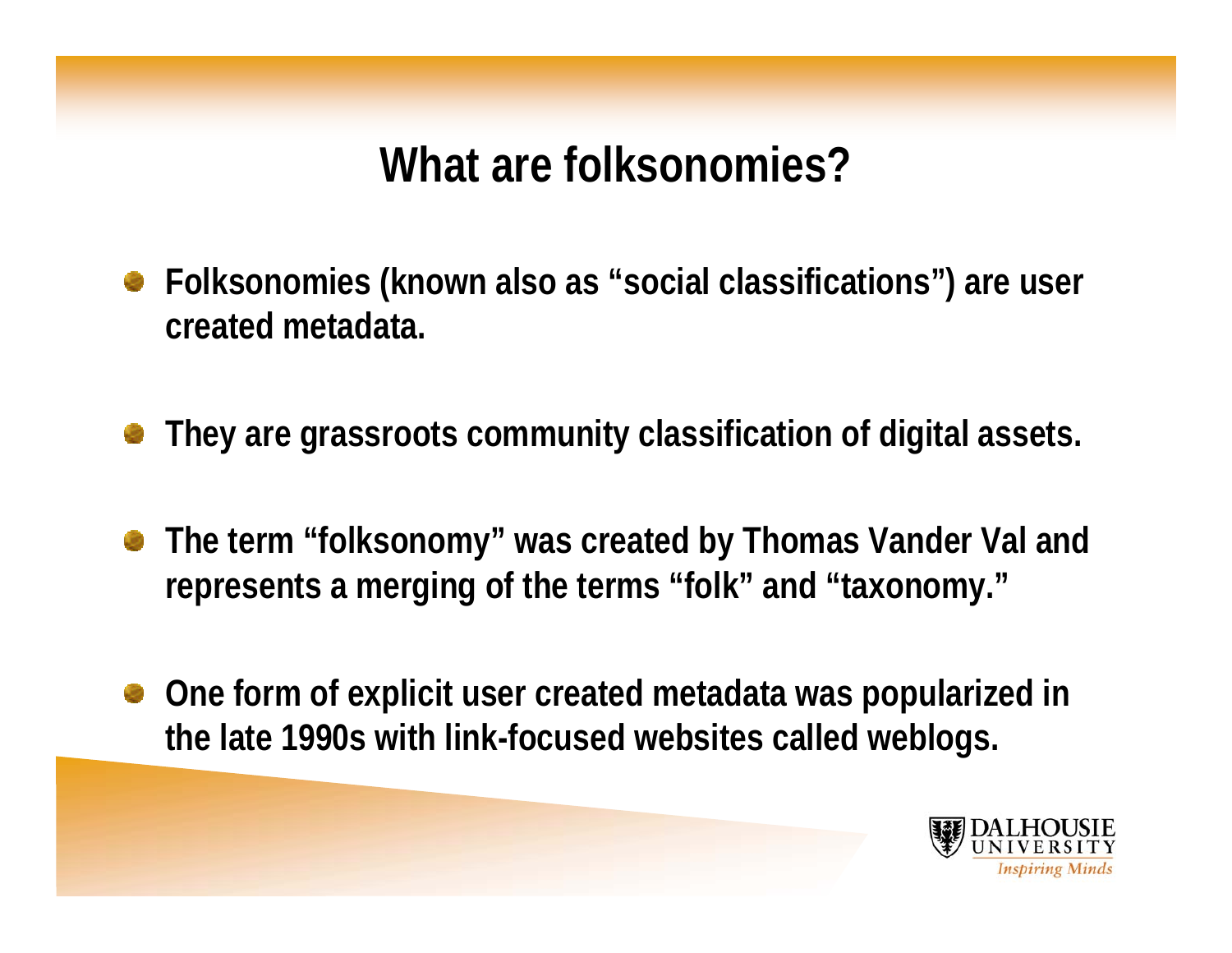### **Where are folksonomies found?**

- **Folksonomies are found in social bookmarks managers such as Del.icio.us (http://del.icio.us/) and Furl (http://www.furl.net/), which allow users to:**
	- **Add bookmarks of sites they like to their personal collections of links**
	- ► Organize and categorize these sites by adding their own terms, or tags
	- **Share this collection with other people with the same interests.**
- **The tags are used to collocate bookmarks: (a) within a user's collection; and (b) across the entire system, e.g., the page http://del.icio.us/tag/blogging will show all bookmarks that are tagged with "blogging" by any user.**

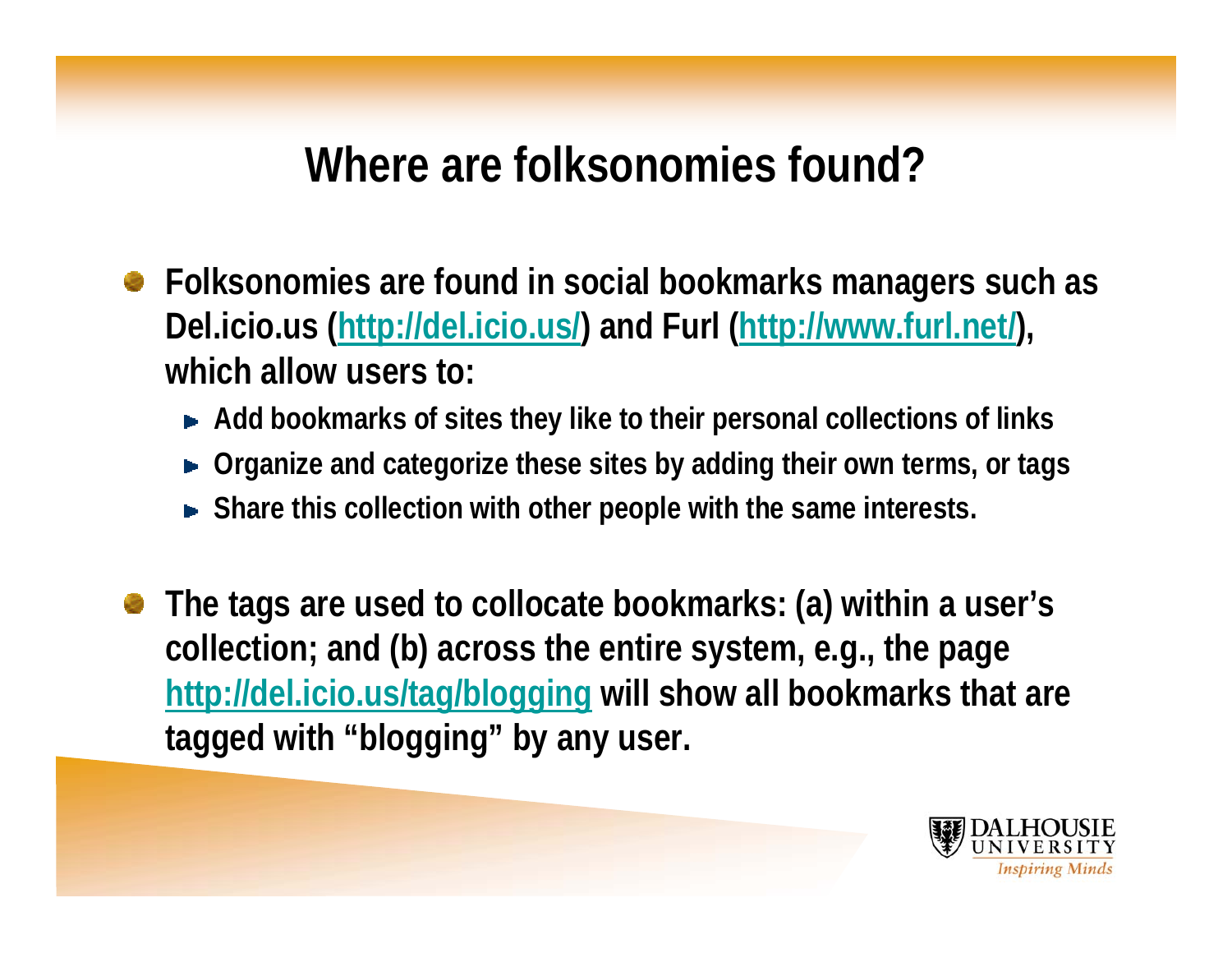### **Inter-term relationships**

- **There are no clearly defined relations between and among the terms in the vocabulary, unlike formal taxonomies and classification schemes, where there are multiple kinds of explicit relationships (e.g., broader, narrower, and related terms) between and among terms.**
- **Folksonomies are simply the set of terms that a group of users tagged content with; they are not a predetermined set of classification terms or labels.**

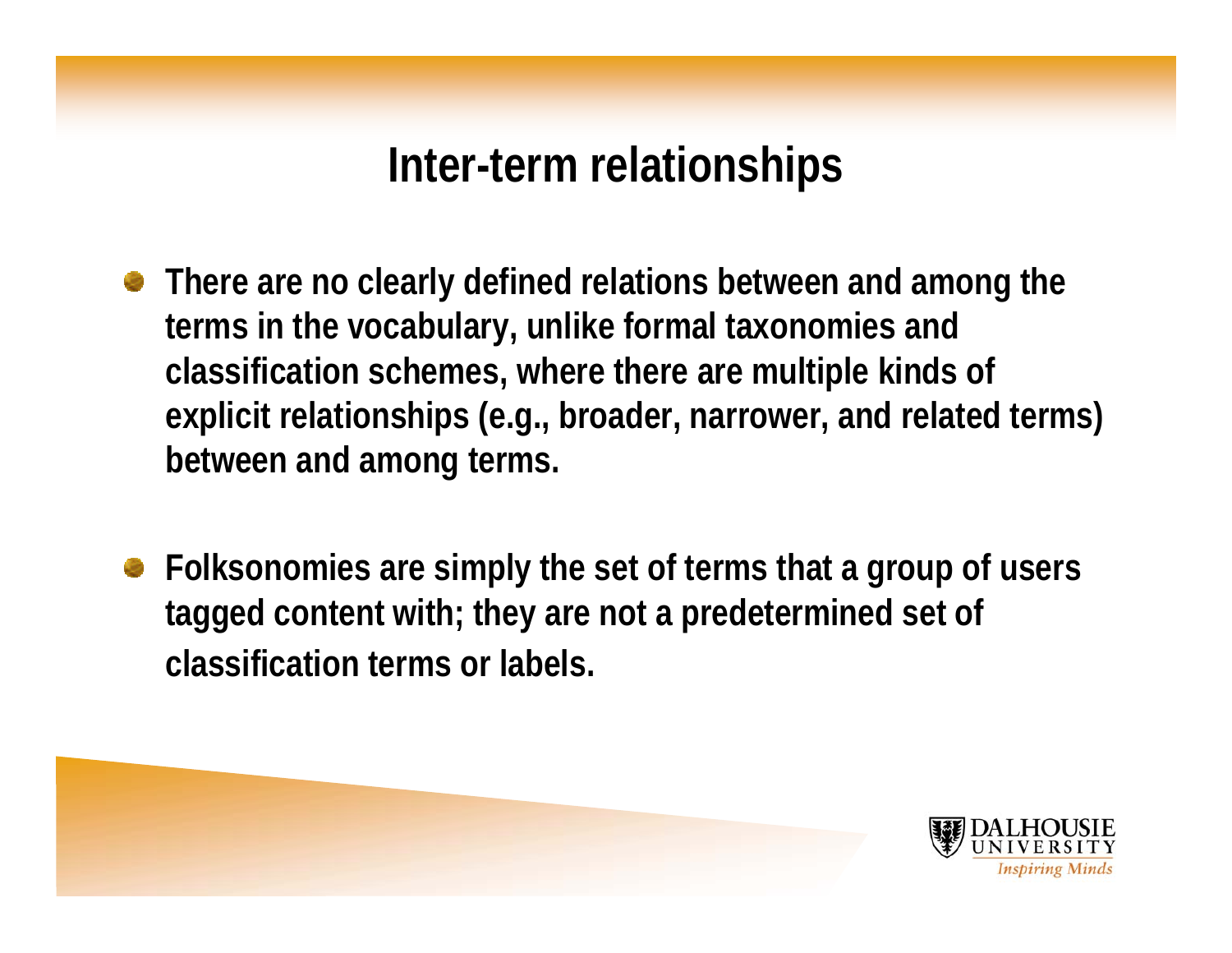# **Popular folksonomy sites**

- **Del.icio.us (http://del.icio.us)**
- **Flickr (http://www.flickr.com)**
- **Frassle (http://www.frassle.org)**
- **Furl (http://www.furl.net)**
- **Simpy (http://www.simpy.com)**
- **Spurl (http://www.spurl.com)**
- **Technorati (http://www.technorati.com)**



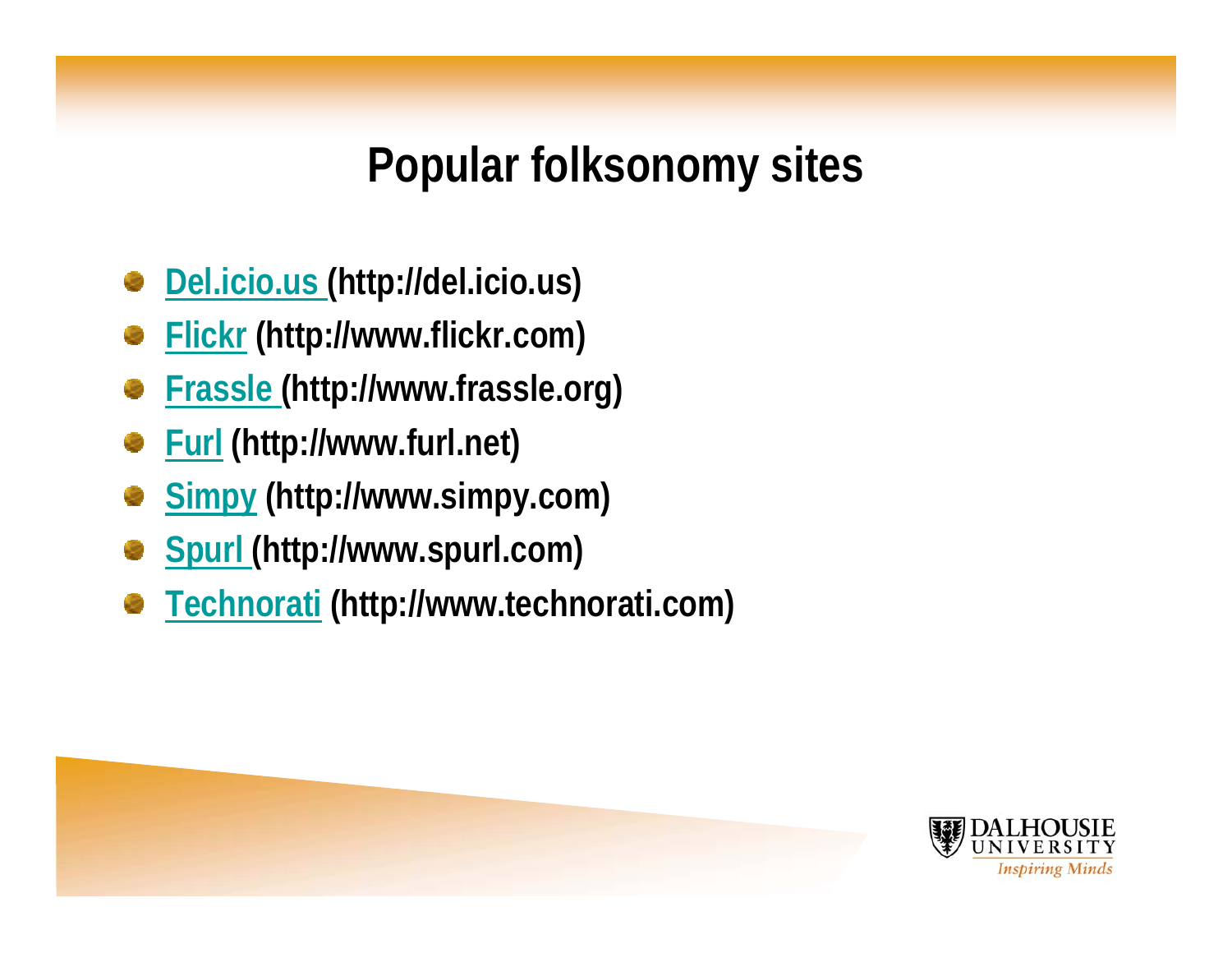### **How folksonomies work**

- **Registration is free. Little personal information is required; normally just a login name and password.**
- **Once registered, you add a bookmarklet to your browser. When you find a web page you'd like to add to your list, you add it to your manager site. You then assign keywords to describe the content of the site.**
- **If your page has been bookmarked by other people, you will be shown the most popular tags assigned to it; you can assign your own tags, or simply click on the popular tags to have them assigned automatically.**

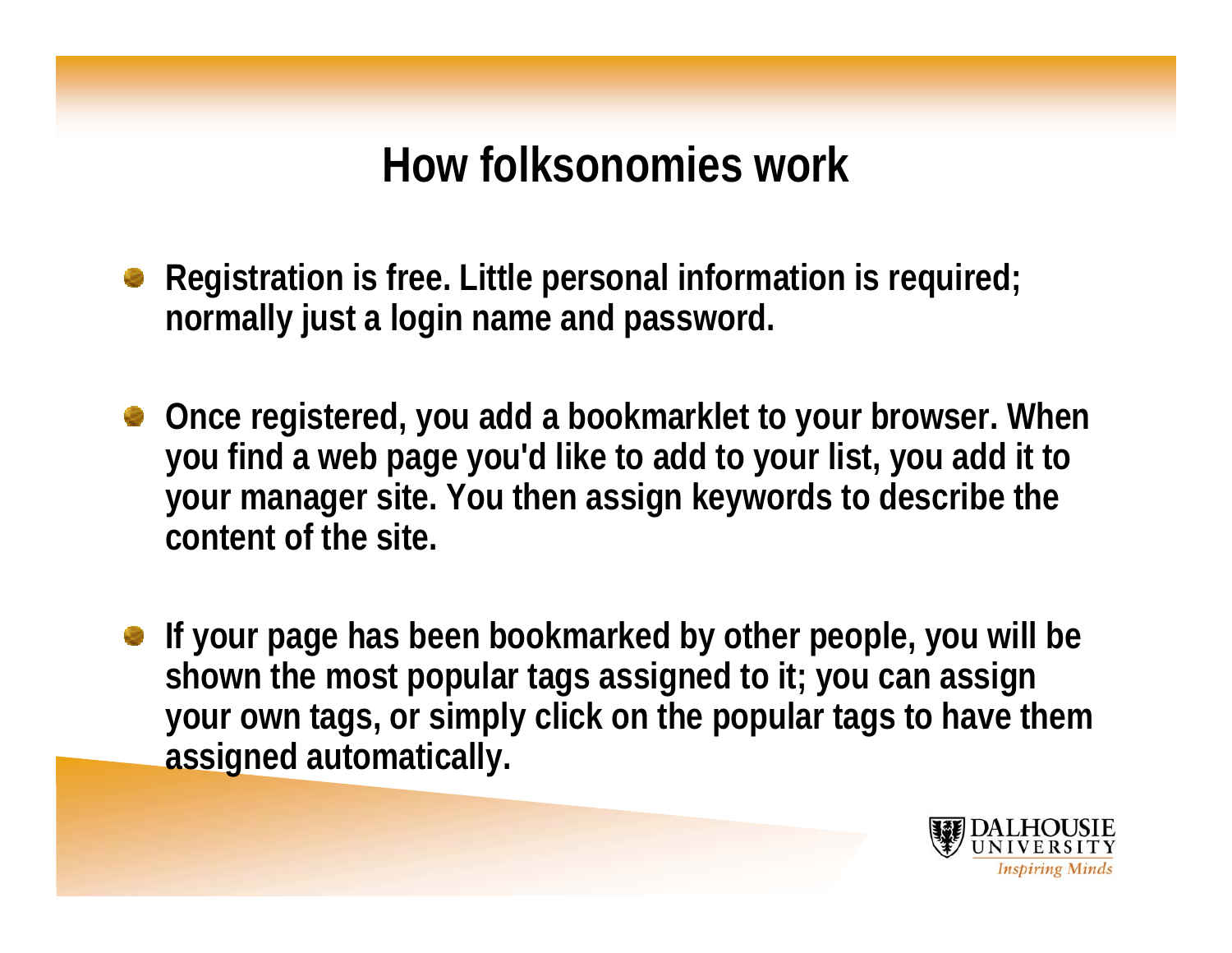#### **Bookmarklets on browser toolbar**

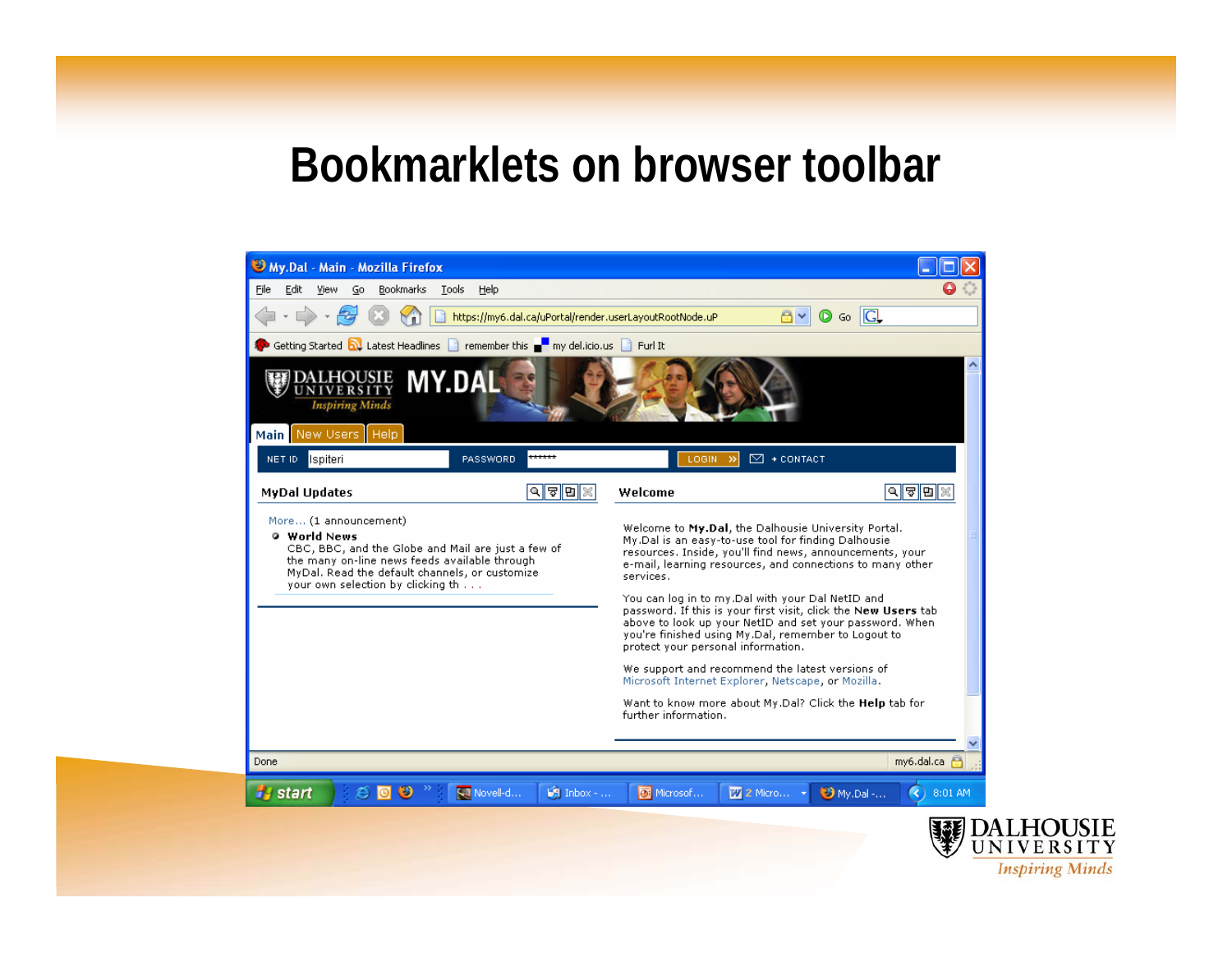# **Adding tags to bookmarks**

| Edit<br>View Go<br>Bookmarks Tools Help<br>File                                                                                                                                                                          | Е                       |
|--------------------------------------------------------------------------------------------------------------------------------------------------------------------------------------------------------------------------|-------------------------|
| $\langle \cdot   \cdot   \cdot \rangle \cdot   \cdot \rangle$<br>│ <mark>▅</mark> ▀▕http://del.icio.us/cleese?url=http%3A%2F%2Fwww.rottentomatoes.com% <mark>〜</mark><br>$\circ$ 6                                       |                         |
|                                                                                                                                                                                                                          |                         |
| Getting Started <b>by</b> Latest Headlines <b>by remember this we are my delicio</b> us <b>by Furl It B</b> ROTTEN TOMATOES<br>del.icio.us/Cleese<br>del.icio.us/post                                                    | $\overline{\mathbf{x}}$ |
| del.icio.us / Cleese<br>bookmarks   inbox   post   settings   logout   about   popular                                                                                                                                   |                         |
| url http://www.rottentomatoes.com/                                                                                                                                                                                       |                         |
| description   Rotten Tomatoes<br>required                                                                                                                                                                                |                         |
| extended Provides a collection of reviews from a variety of film critics for current films.<br>optional                                                                                                                  |                         |
| tags films movies reviews<br>space separated                                                                                                                                                                             |                         |
| <del>▼</del> recommended tags<br>english                                                                                                                                                                                 |                         |
| <del>⊽</del> your tags<br>» sort: alphabetically   by frequency<br>authority cataloguing english files grammar headings language subject writing<br>popular tags<br>movies reviews film movie entertainment review games |                         |
| Done                                                                                                                                                                                                                     | வ                       |
| $\circledcirc$ $\circledcirc$<br>Novell-delivered Ap<br><b>MS</b> Metadata Forum - O<br><b>H</b> start<br>del.icio.us/Cleese -                                                                                           | $\bigcirc$ D V 7:31 AM  |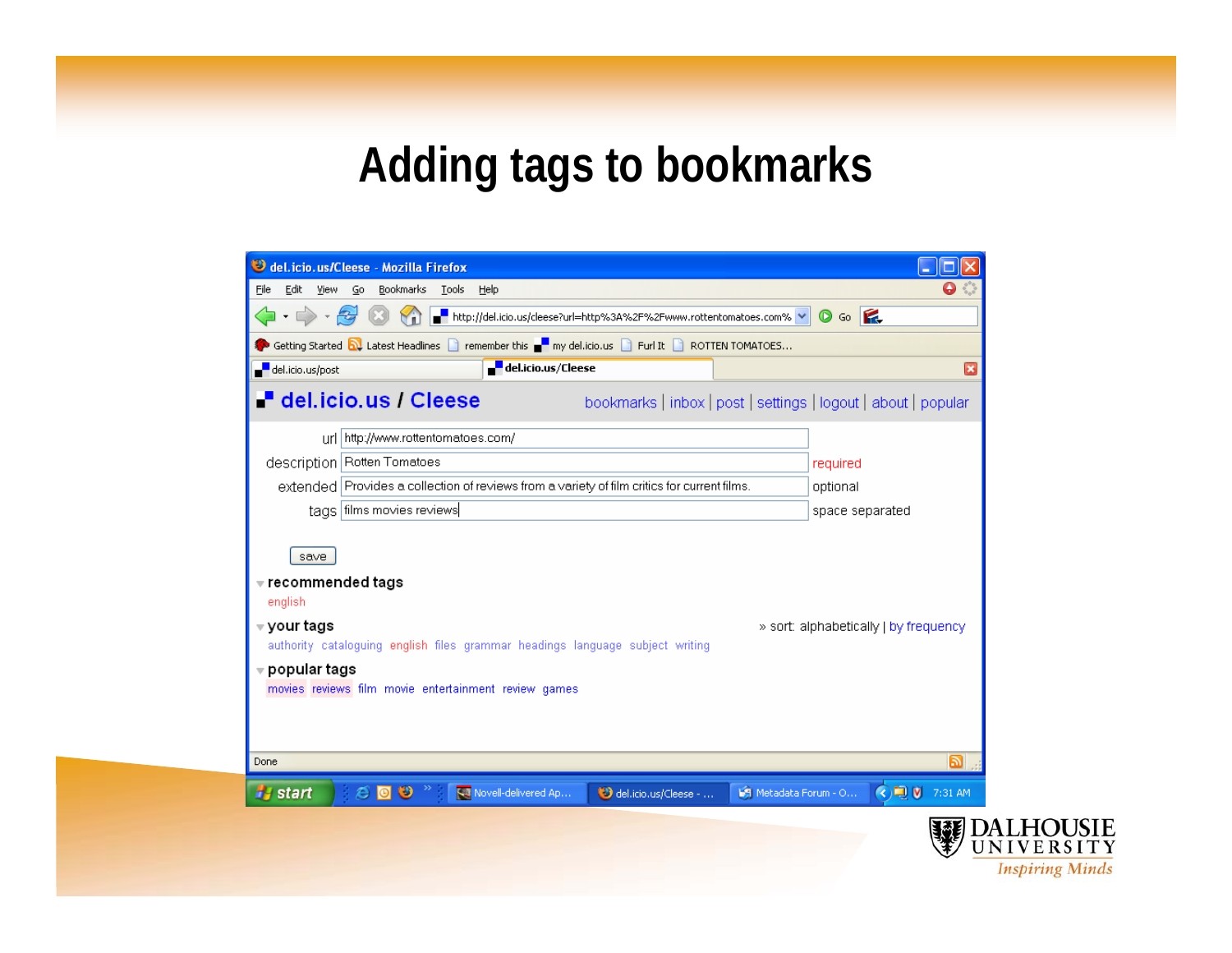#### **Examples of my bookmarks**

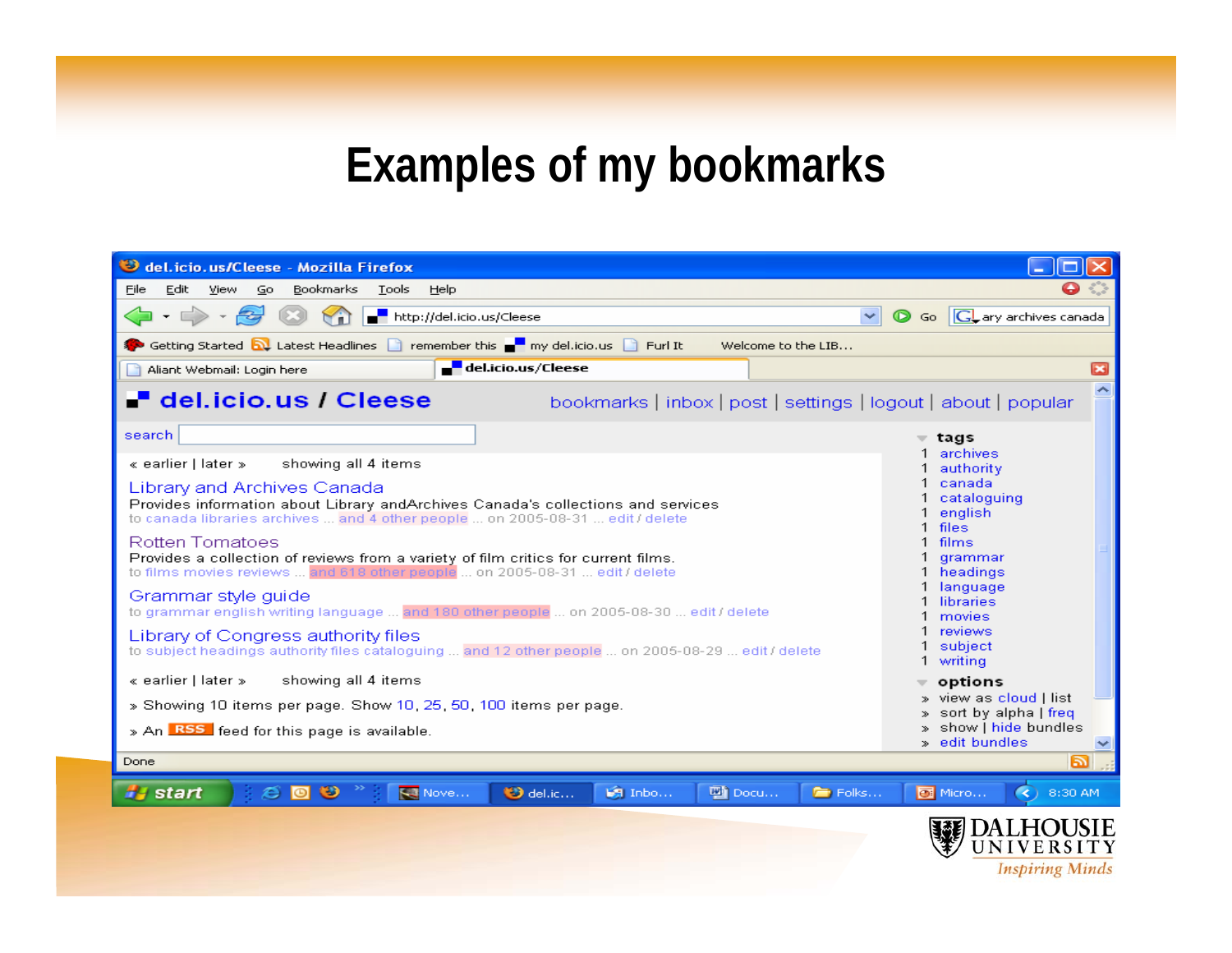#### **Other people who share one of my bookmarks**

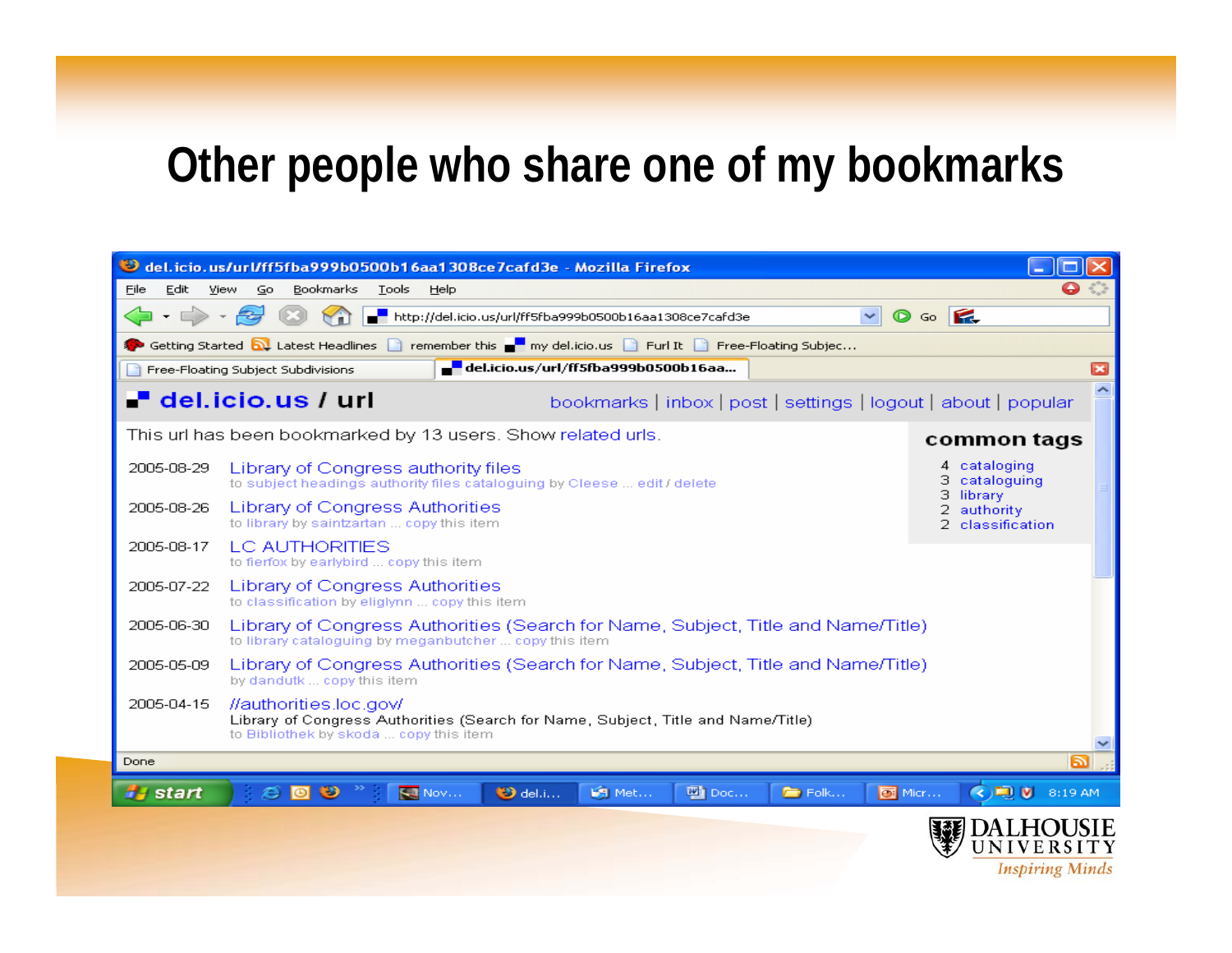## **The popularity of folksonomies**

- **The growing popularity of folksonomies can be attributed to two principal factors:** 
	- **An increasing need to exert control over the mass of digital information that we accumulate on a daily basis.**
	- ► A desire to "democratize" the way in which digital information is **described and organized by using categories and terminology that reflect the views and needs of the actual end-users, rather than those of an external organization or body.**



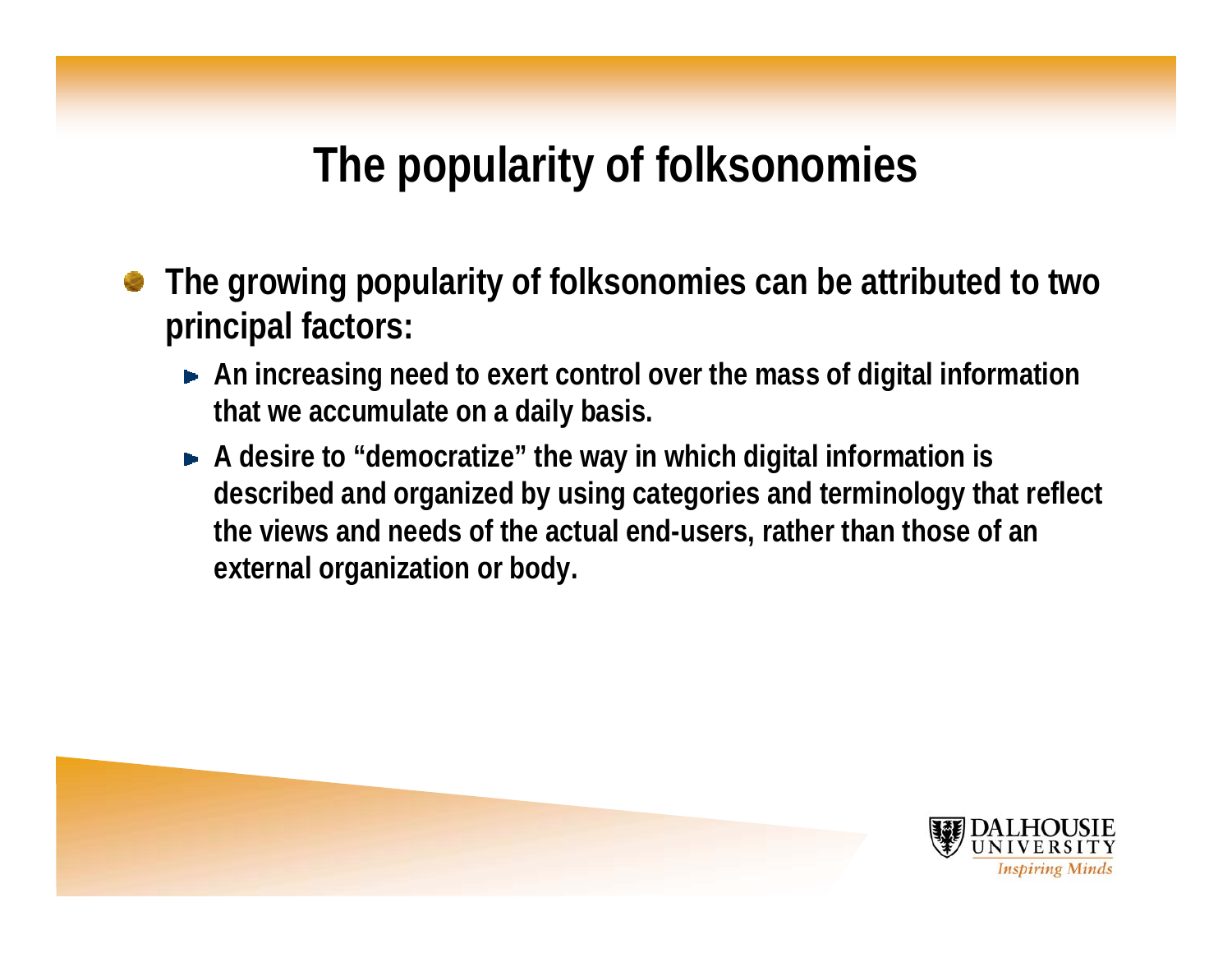# **Bookmarking**

- **One of the most daunting challenges of information management in the digital world is the ability to keep, or re-find relevant information.**
- **Bookmarking is one of the most popular methods for storing relevant Web information for re-access and re-use.**
- **Many of us have folders within folders within folders. We find ourselves bookmarking the same site a dozen times because we can't remember where we filed it.**
- **Bookmarks are often stored in the browsers of the different computers that we use.**

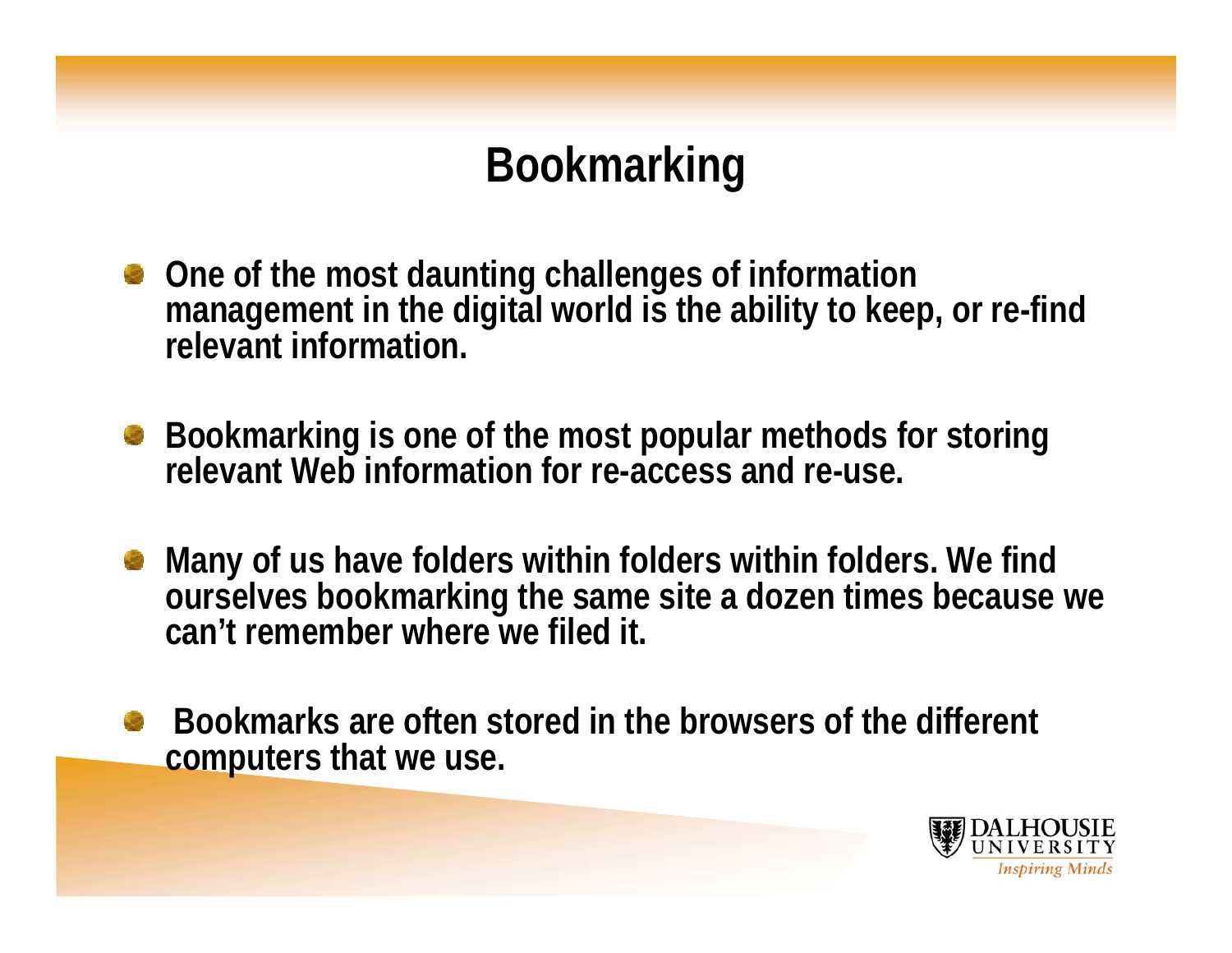# **Managing bookmarks**

- Social bookmark managers such as Del.icio.us allow people to **store their bookmarks centrally on the bookmark managers.**
- **Because the bookmarks are on the Web rather than within a single instance of a browser, they can be accessed from any computer with an Internet connection.**
- **The bookmark managers assume that once users find a good site, they not only want to share it with others, but want to discover other related sites and people who are interested in the same topic.**

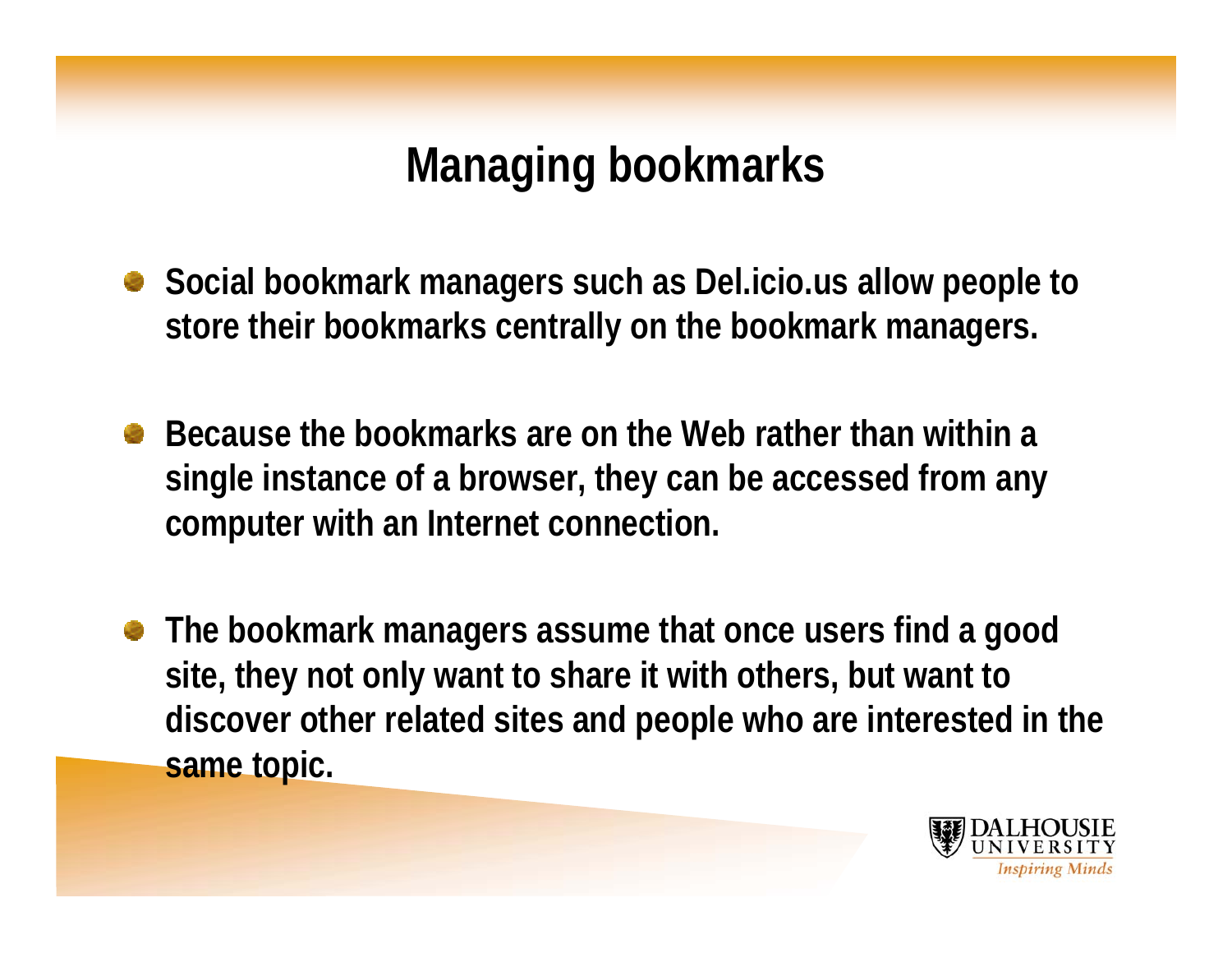### **Folksonomies and user vocabulary**

- **In information retrieval systems (IRS), the vocabulary used to organize content may be based upon the choices of the authors of the materials, the designer of the IRS, or the designer of the controlled vocabulary in place.**
- **Folksonomies reflect users' choices in diction, terminology, and precision.**
- **Folksonomies can adapt very quickly to changes in user needs and vocabulary, and adding new terms to a folksonomy incurs virtually no cost for either the user or the system.**

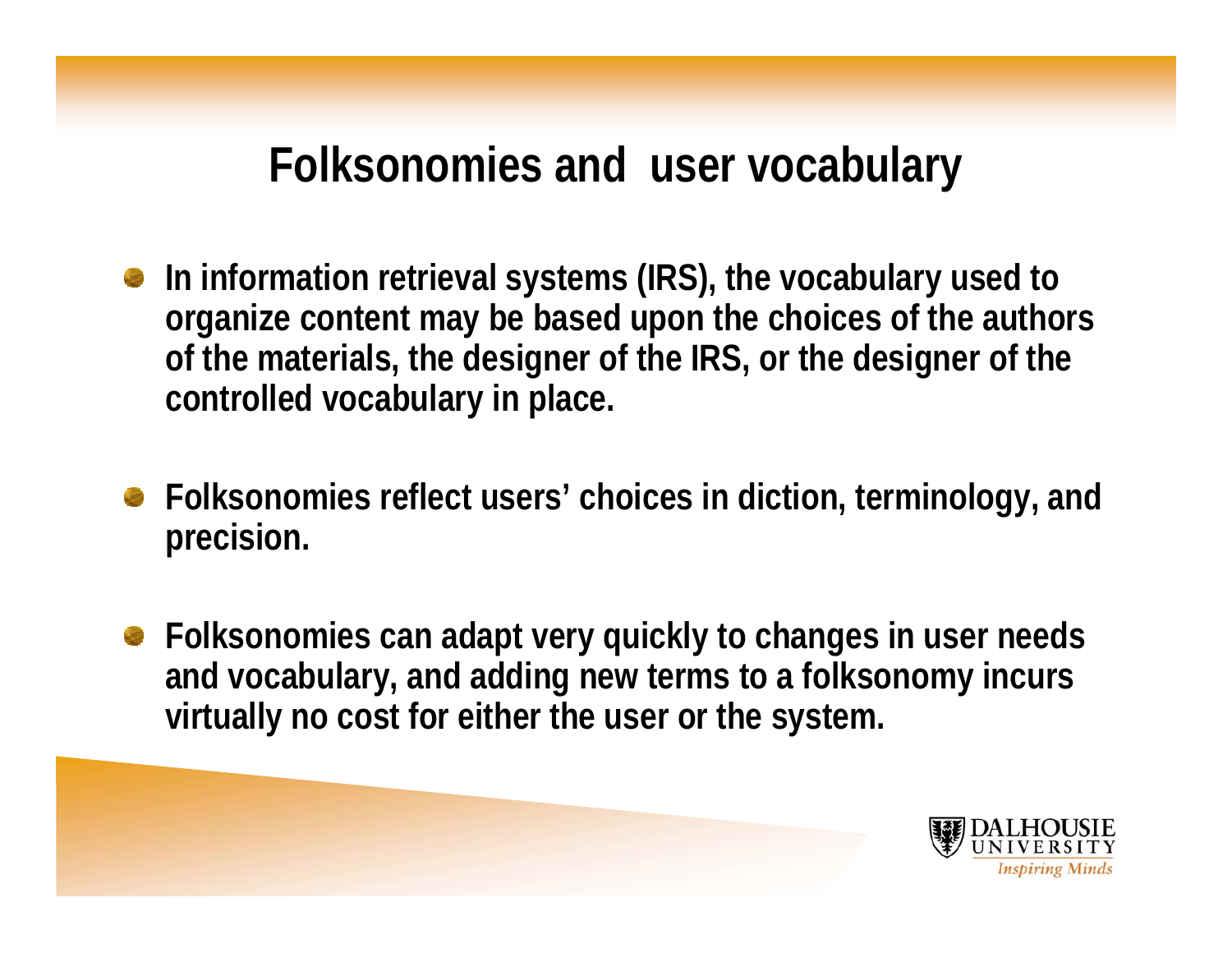### **Folksonomies and online communities**

- **Folksonomies create a sense of community amongst their users. Most social bookmark managers will recommend new links and other members' folders or sites that are strongly related to an individual member by analyzing his or her linking pattern.**
- **As soon as users assign a tag to an item, they can see the cluster of items carrying the same tag. This feedback loop leads to a form of asymmetrical communication between users through metadata.**
- **The users of a system negotiate the meaning of the terms in the folksonomy.**

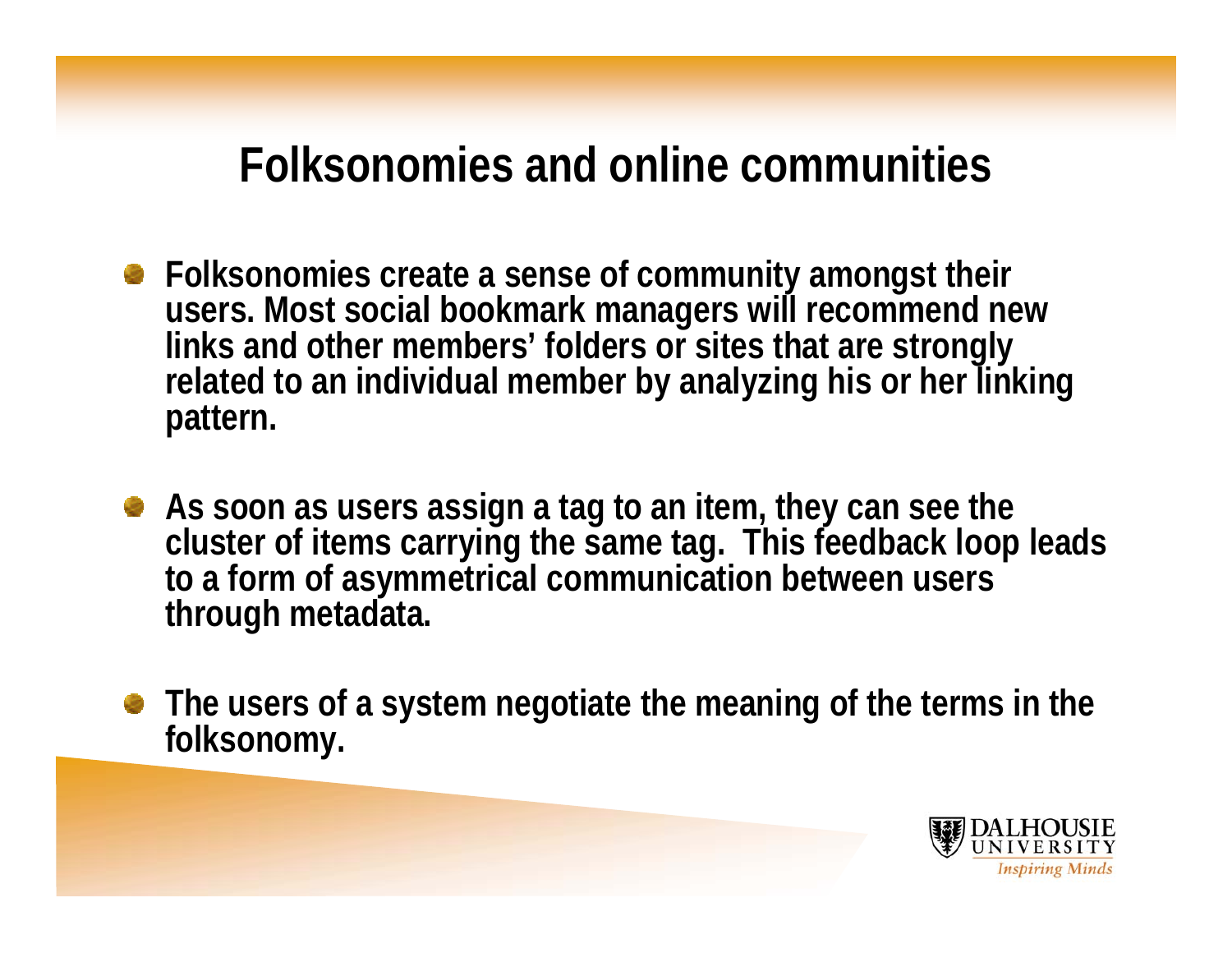# **Ambiguity**

- **The terms in a folksonomy may have inherent ambiguity as**   $\bullet$ **different users apply terms to documents in different ways.** 
	- ► E.g., the tag "ANT" has been used to refer to "Actor Network Theory", a **sociological term, as well as Apache Ant, a Java programming tool**

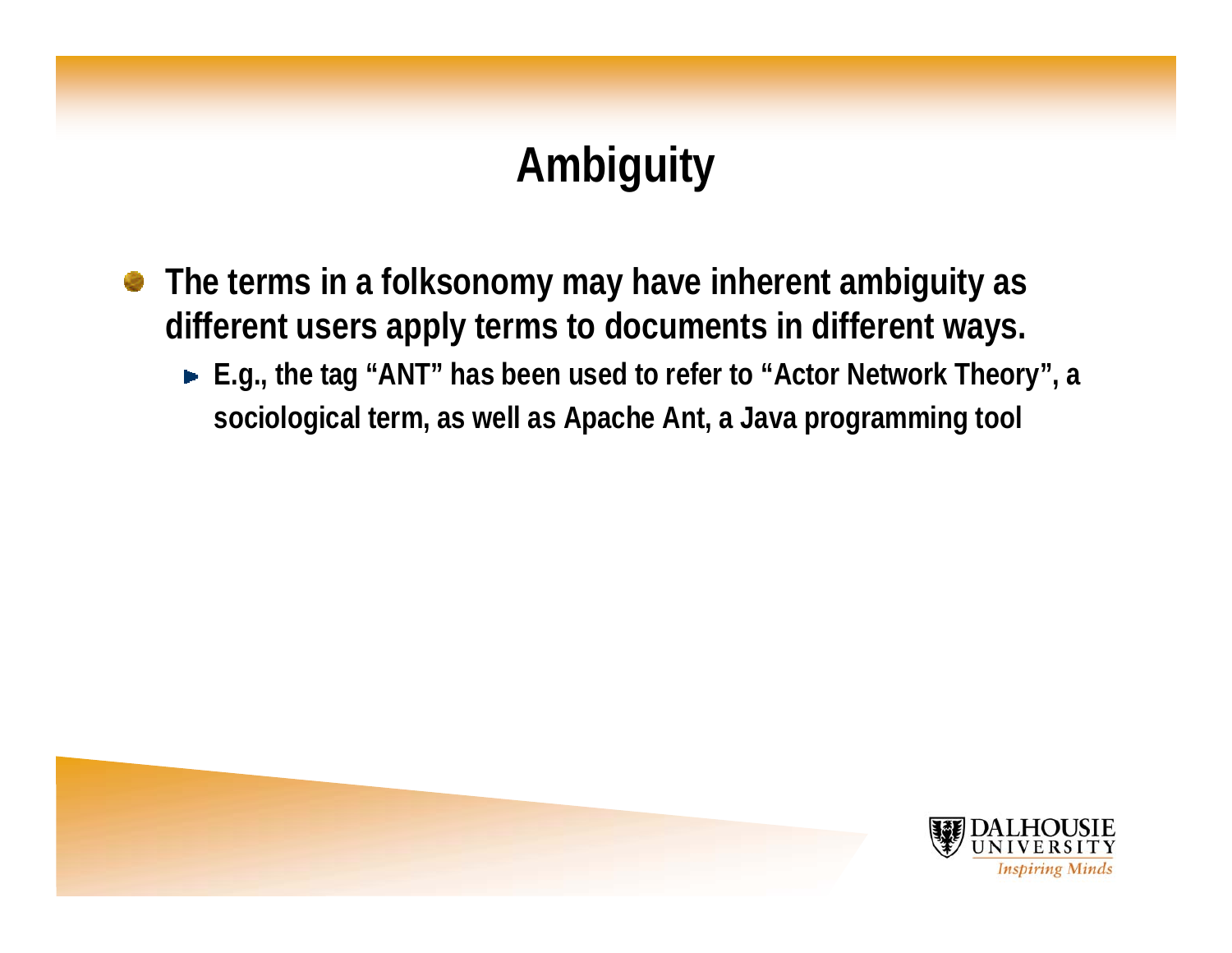# **Polysemy**

**The polysemous tag "port" could refer to a sweet fortified wine,**   $\bullet$ **a porthole, a place for loading and unloading ships, the left-hand side of a ship or aircraft, or a channel endpoint in a communications system.** 

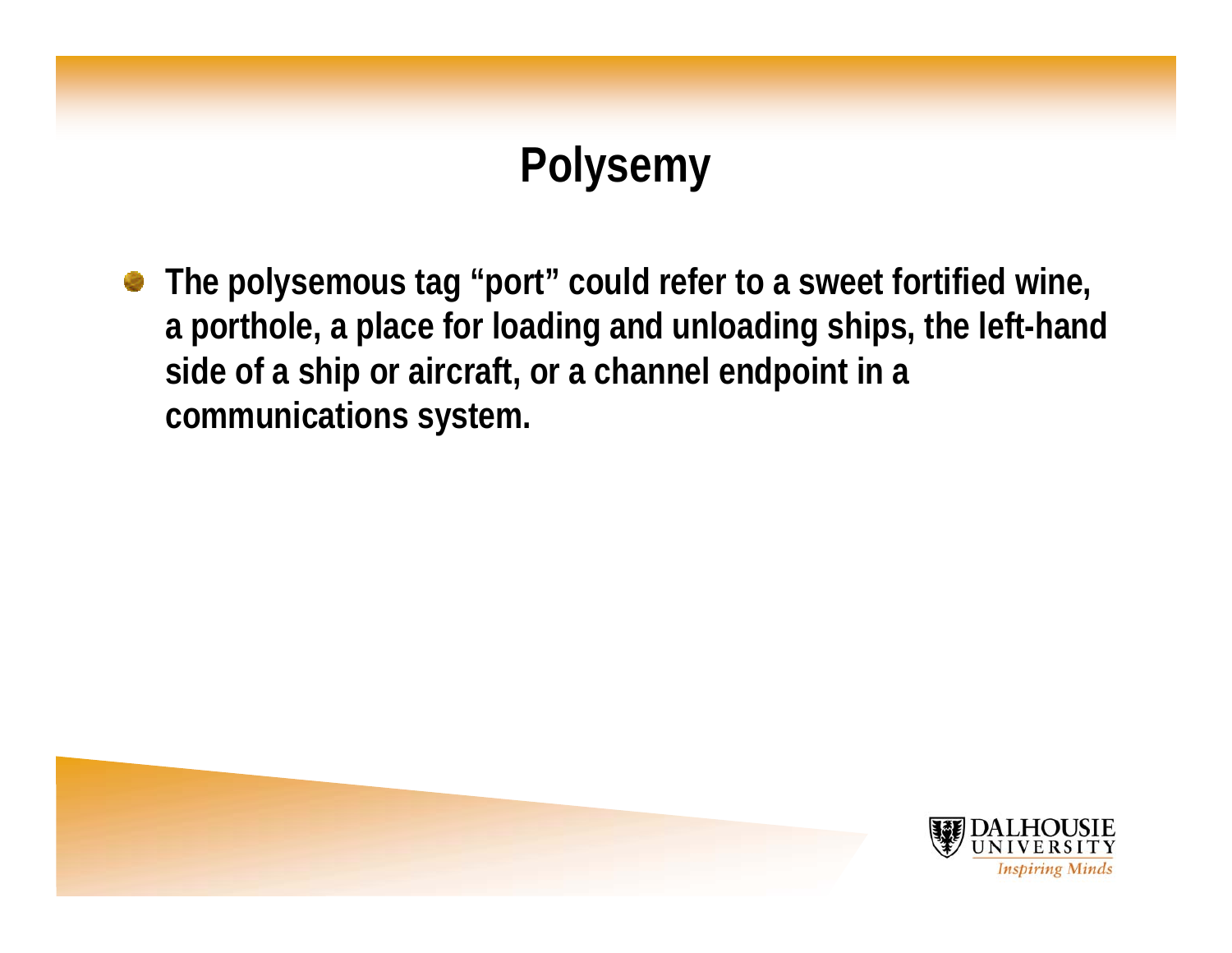# **Synonyms**

- **Folksonomies provide for no synonym control; the terms "mac", "macintosh", and "apple", for example, are used to describe Apple Macintosh computers.**
- **Both singular and plural forms of terms appear (e.g., flower and flowers), thus creating a number of redundant headings.**

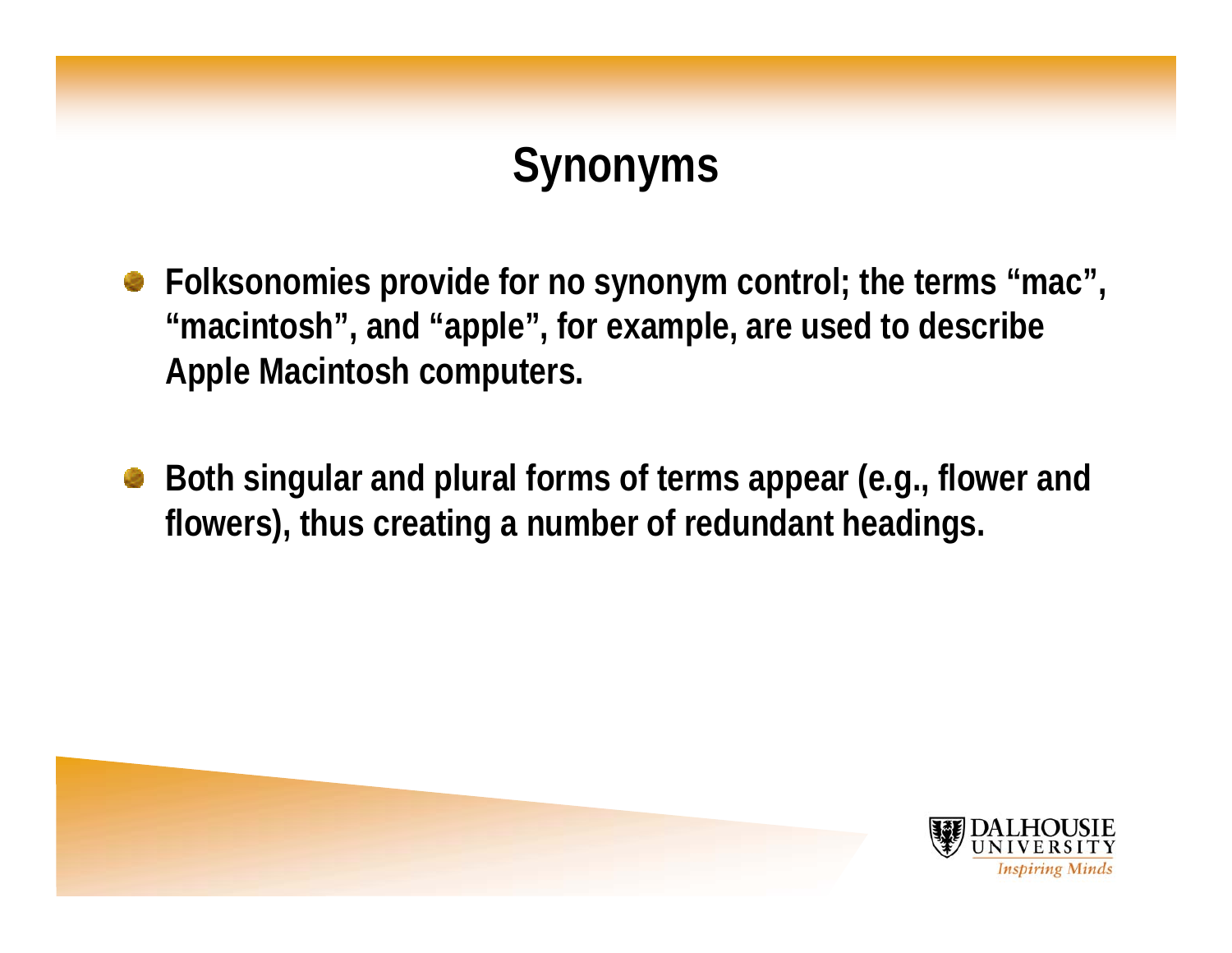# **Specificity**

**Related terms that describe an item vary along a continuum of specificity ranging from very general to very specific; so, for example, documents tagged "perl" and "javascript" may be too specific for some users, while a document tagged "programming" may be too general for others.** 

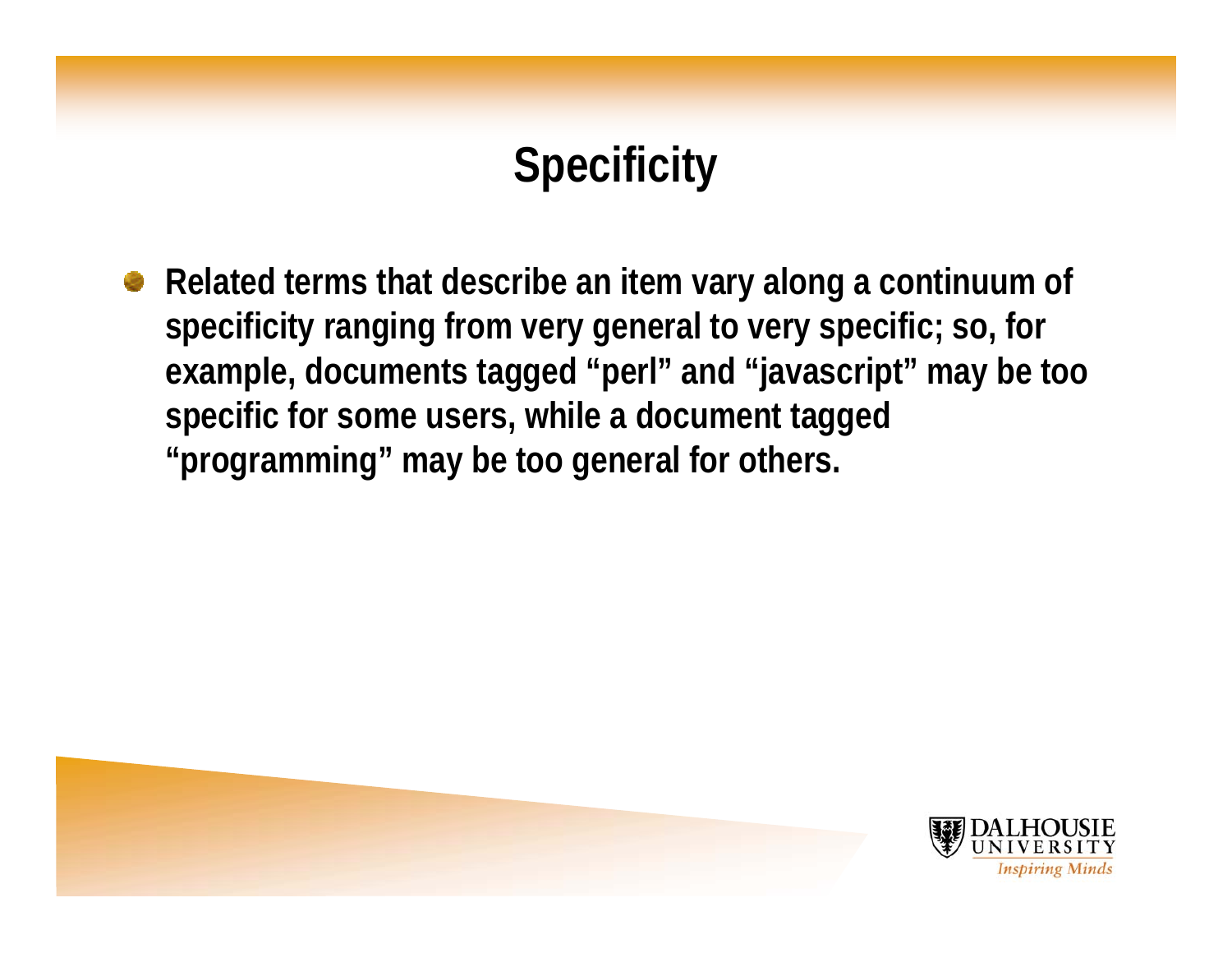# **Syntax**

**Folksonomies provide no guidelines for the use of compound headings, punctuation, word order, and so forth; for example, should one use the tag "vegan cooking" or "cooking, vegan"?** 

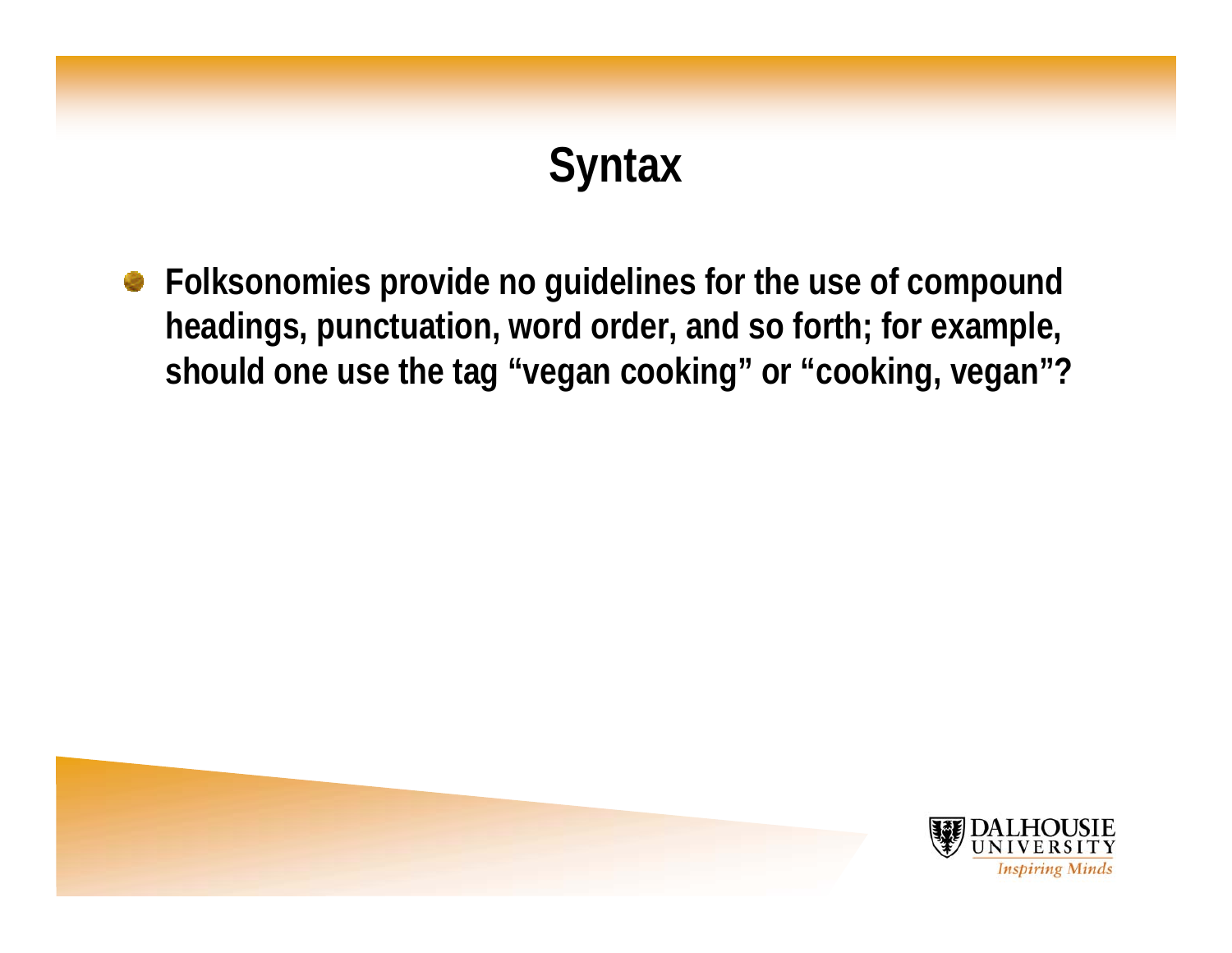### **Incorrect usage**

**Tags could be applied incorrectly; the term "archeology", for example, is used to tag items pertaining to both dinosaurs and primitive microbes**

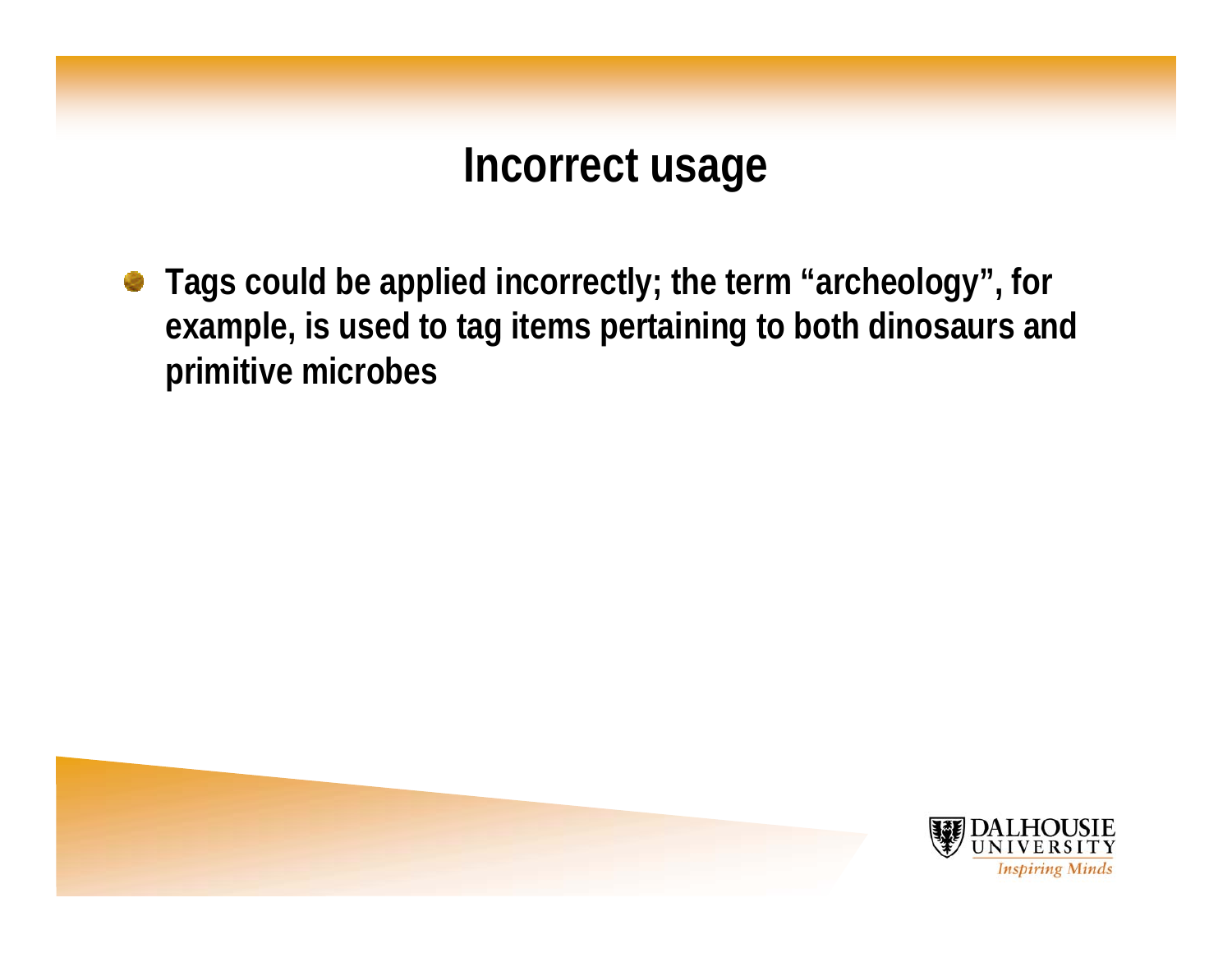#### **Consensus**

- **Users strive to achieve a degree of consensus over the general meaning of tags.**
- **As a URL receives more and more bookmarks, the set of tags used in those bookmarks becomes stable across different users.**
- **This stabilization is facilitated through imitation and shared knowledge. Del.icio.us shows users the tags most commonly used by others who bookmarked the same URL already; users can easily select those tags for use in their own bookmarks, thus imitating the choices of previous users.**

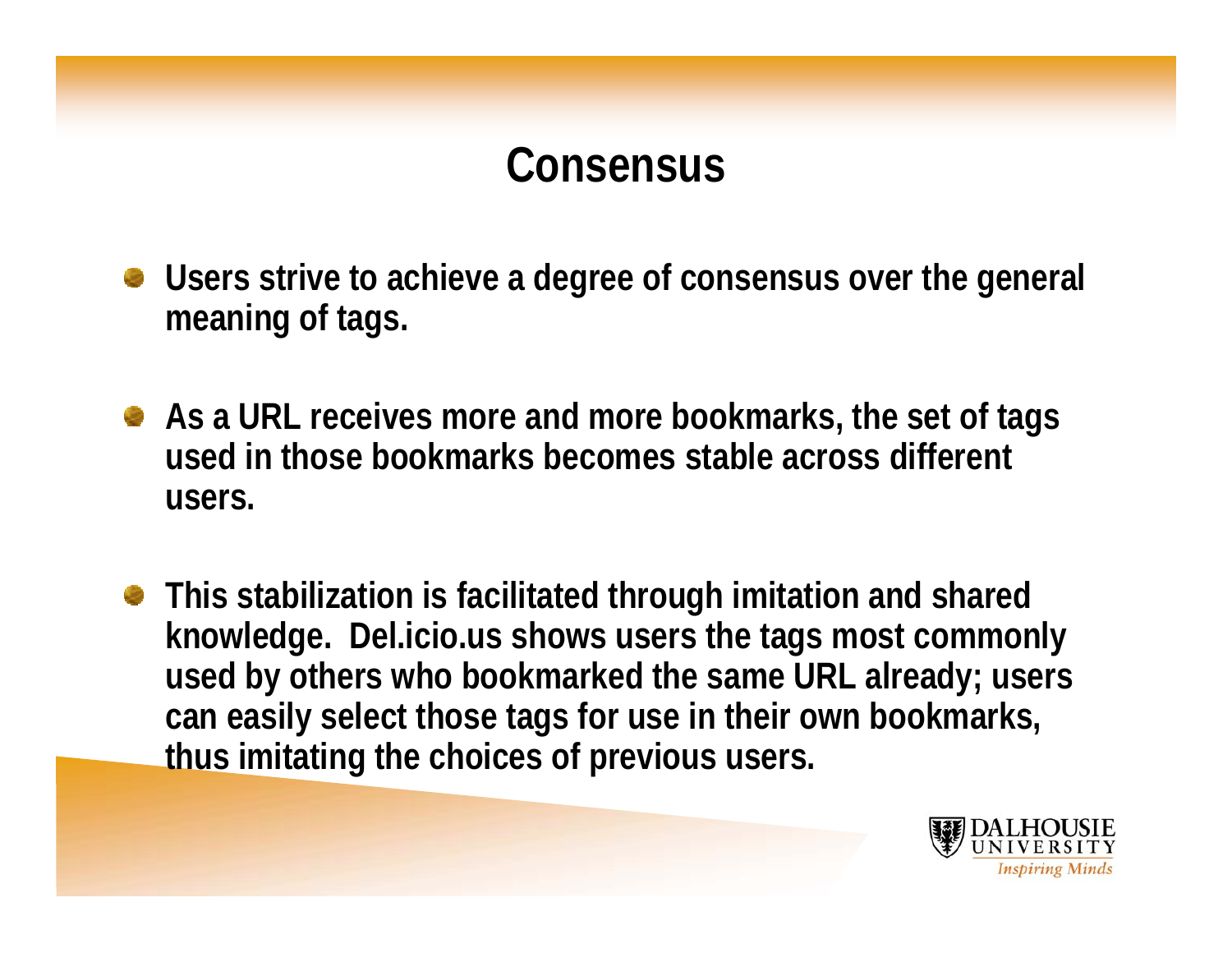### **Folksonomies and controlled vocabularies**

- **Folksonomies are not necessarily antithetical to controlled**   $\bullet$ **vocabularies.**
- **Once you have a preliminary system in place, you can use the most common tags to develop a controlled vocabulary that truly speaks the users' language**
	- ► E.g., you can link related tags such as "nyc," "newyork," and **"newyorkcity"; it may be possible to align these terms with established controlled vocabularies, such as the Getty Thesaurus of Geographic Names, in order to provide a greater range of related terms.**

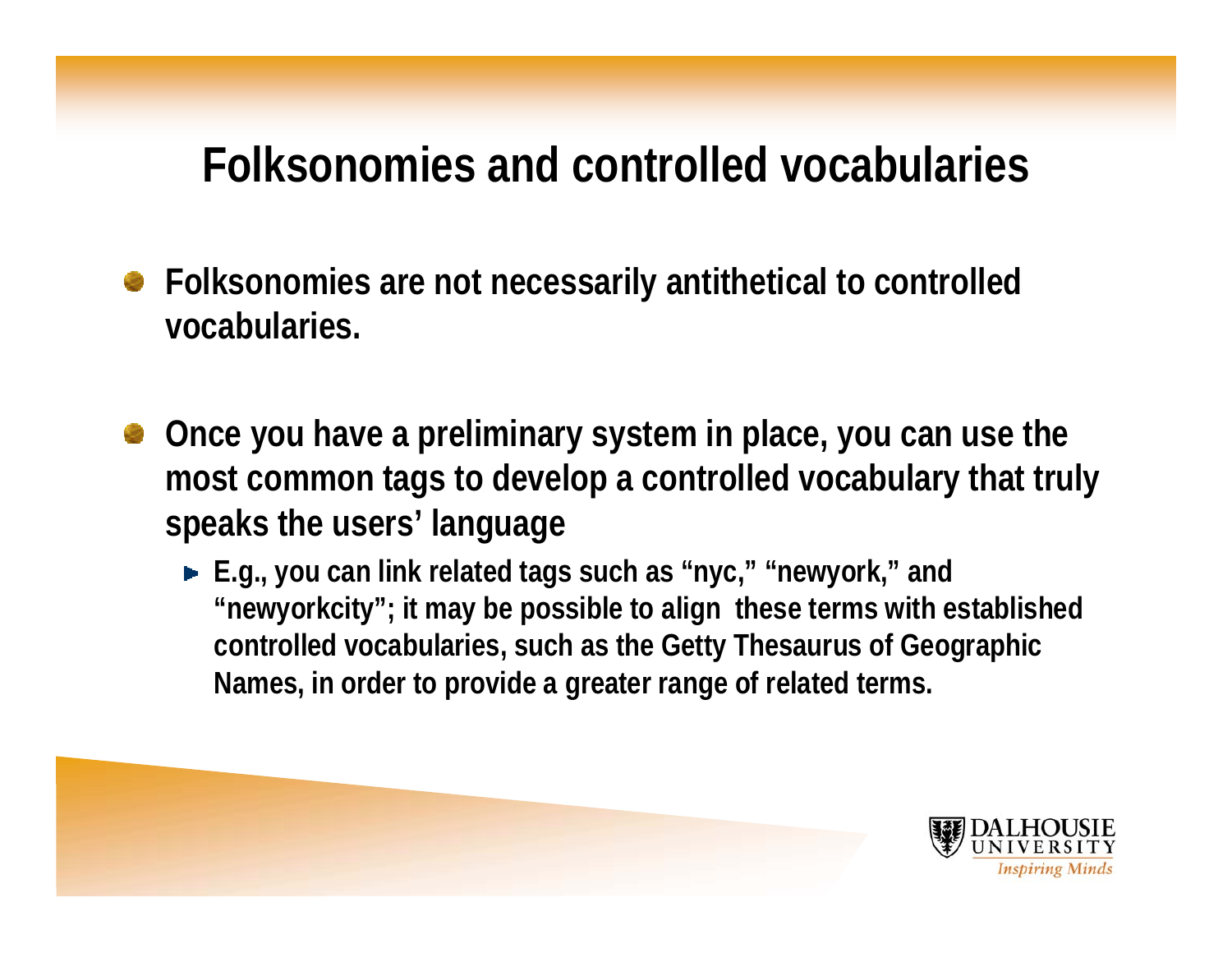#### **Other uses for folksonomies**

**Could be used to organize resources for an intranet, course collection, etc. For example, I plan on using Del.icio.us in my Indexing course next term. Students will be encouraged to bookmark and organize indexing sites of interest; at the same time, it would be a good opportunity to study tagging behaviour and patterns.**

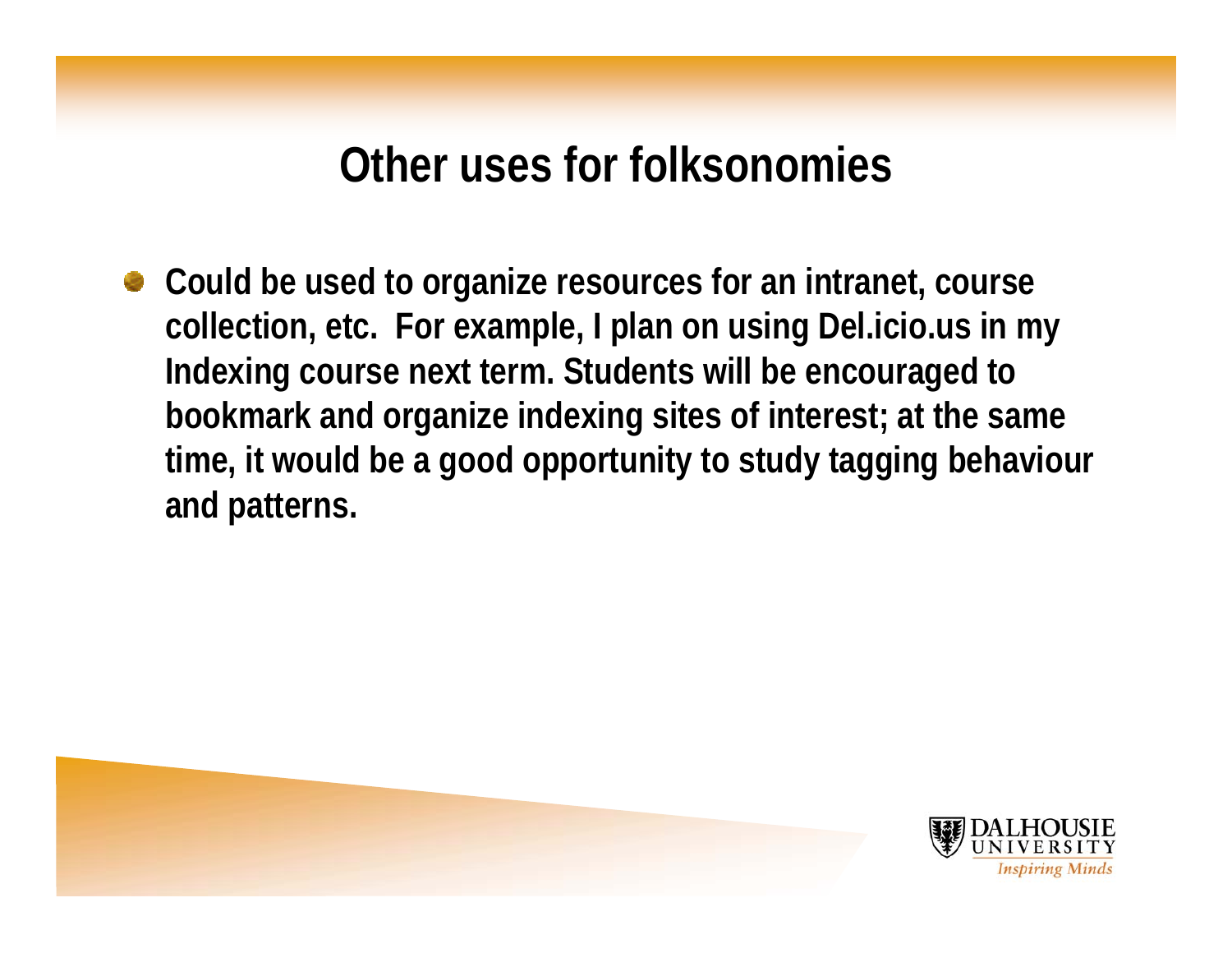#### **Other uses for folksonomies**

- **Could be used to enhance the customizable features of library catalogues. Clients could organize and tag items of interest from the catalogue, as well as external sources (if allowable).**
	- **Could share these tags and sources with other clients with similar interests. This could lead to a user-directed reader advisory service.**
	- **Could use folksonomies to supplement existing LCSH vocabulary in the**  Þ **catalogue, e.g., LCSH does not contain terms for the popular film genres "cult", "drama," or "action."**

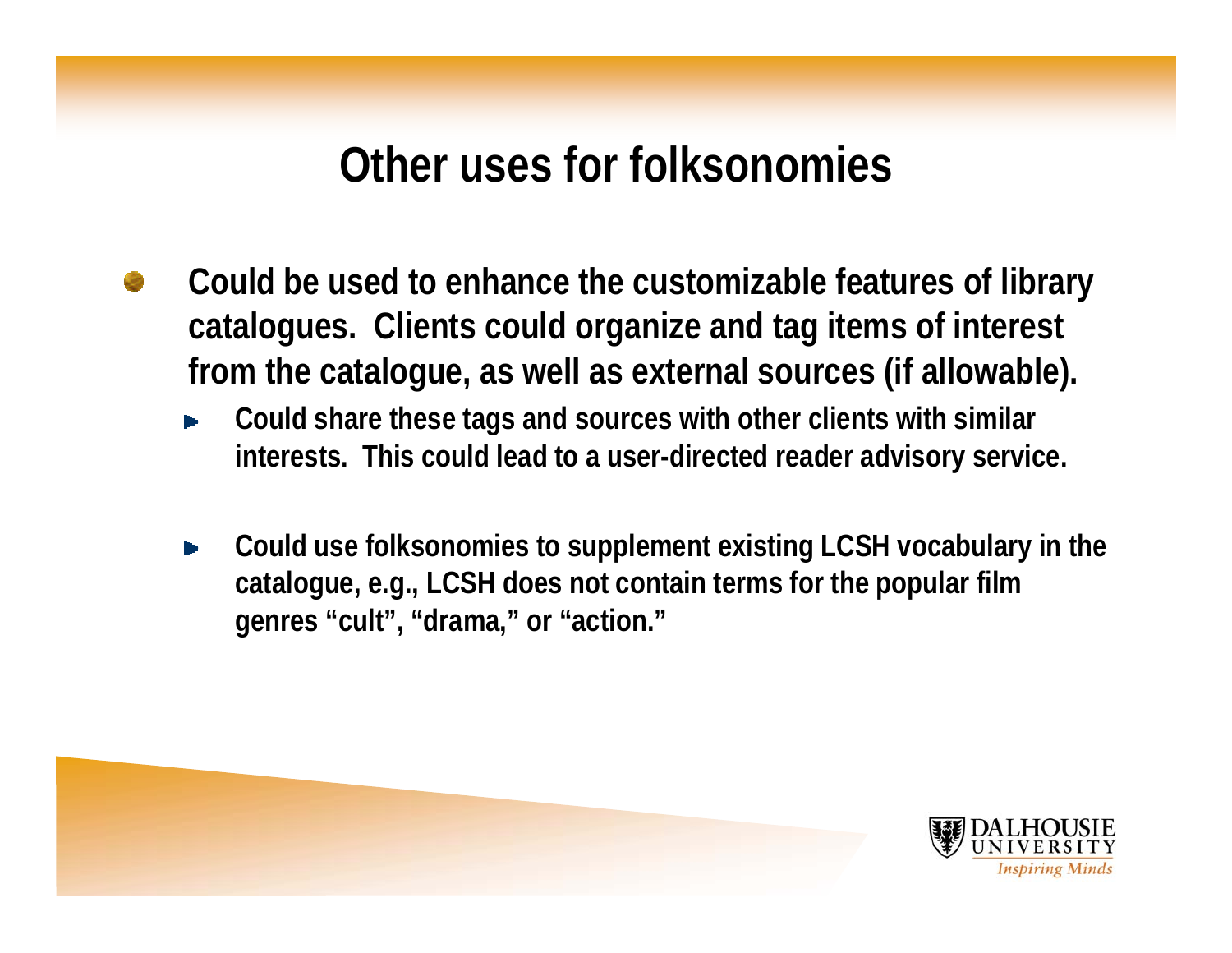## **Conclusions**

- **Folksonomies are undoubtedly fraught with the problems typical of uncontrolled vocabularies, but their growing popularity suggests that people are interested and motivated in assigning their own metatags to items of interest.**
- **One cannot help but wonder whether such enthusiasm for metadata would be the same if people were asked to use only prescribed and standardized vocabularies.**